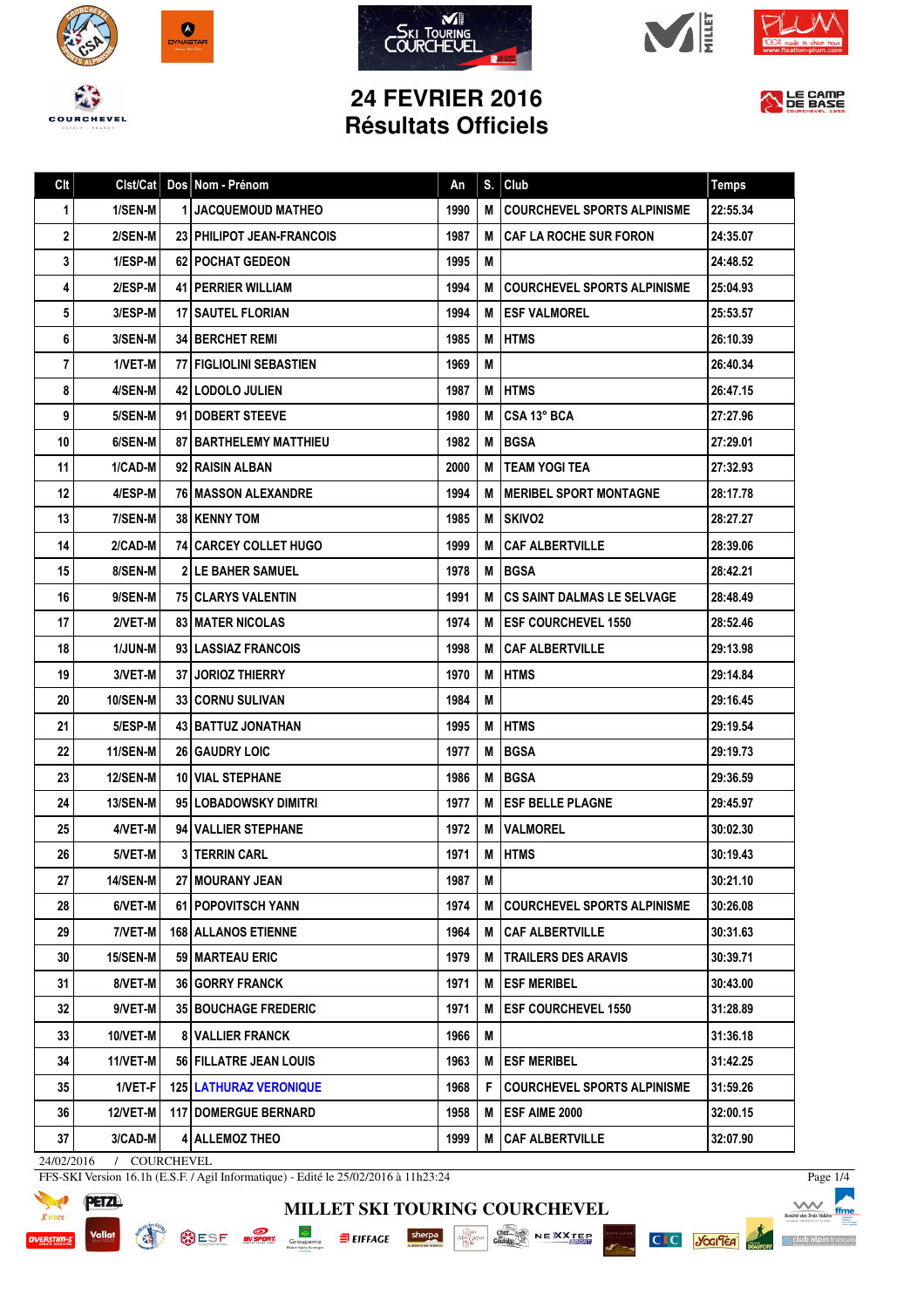| Clt | Clst/Cat        | Dos Nom - Prénom                 | An   | S. | Club                               | <b>Temps</b> |
|-----|-----------------|----------------------------------|------|----|------------------------------------|--------------|
| 38  | 13/VET-M        | <b>32 BENOIT MICKAEL</b>         | 1975 | M  | <b>IESF COURCHEVEL 1850</b>        | 32:20.02     |
| 39  | 14/VET-M        | <b>108 SIMOND PASCAL</b>         | 1967 | M  |                                    | 32:36.93     |
| 40  | 6/ESP-M         | <b>40 SEQUEIRA ARTHUR</b>        | 1995 | M  | <b>CAF COLLONGES SOUS SALEVE</b>   | 32:49.19     |
| 41  | 15/VET-M        | <b>199 CHEDAL ANGLAY JOSEPH</b>  | 1959 | M  |                                    | 33:08.65     |
| 42  | 16/SEN-M        | <b>126 WARTEL ROMAIN</b>         | 1980 | M  | <b>TEAM CHEEZY PATATE</b>          | 33:08.78     |
| 43  | 17/SEN-M        | 21   TOMASELLO MARCO             | 1978 | M  | <b>COURMAYEUR TRAILEURS</b>        | 33:11.24     |
| 44  | 16/VET-M        | <b>31   CATEAU CHRISTIAN</b>     | 1970 | M  |                                    | 33:12.68     |
| 45  | <b>18/SEN-M</b> | <b>160 VERTHIER REMI</b>         | 1985 | M  | <b>CAF MOUTIERS</b>                | 33:34.60     |
| 46  | 4/CAD-M         | <b>161 CHARVIN AUGUSTIN</b>      | 1999 | M  | <b>HTMS</b>                        | 33:39.25     |
| 47  | 1/SEN-F         | <b>88 BERNIER MELANIE</b>        | 1981 | F  | <b>CLUB ALPIN CANADA</b>           | 33:40.64     |
| 48  | 5/CAD-M         | <b>188   CERUTTI HUGO</b>        | 2000 | M  | <b>HTMS</b>                        | 33:49.73     |
| 49  | 2/JUN-M         | <b>105 POLETTO MARCO</b>         | 1997 | M  |                                    | 34:03.11     |
| 50  | 2/VET-F         | 97 GACHET CHRISTINE              | 1971 | F  | <b>TEAM ISERE MONTAGNE</b>         | 34:19.47     |
| 51  | 17/VET-M        | 90 BARDET THIERRY                | 1974 | M  | <b>CAF DSA</b>                     | 34:22.63     |
| 52  | 19/SEN-M        | <b>71 FROMAGET PIERRE</b>        | 1978 | M  | <b>BGSA</b>                        | 34:32.79     |
| 53  | <b>20/SEN-M</b> | <b>28 BORDIER CHARLES</b>        | 1983 | M  | <b>BGSA</b>                        | 34:37.23     |
| 54  | 21/SEN-M        | <b>118 MOURIN STANISLAS</b>      | 1986 | M  |                                    | 34:40.41     |
| 55  | 18/VET-M        | 29 VAUDAINE PHILIPPE             | 1971 | M  |                                    | 34:44.41     |
| 56  | 19/VET-M        | <b>44   POIRIER CHRISTOPHE</b>   | 1961 | M  | <b>LA BELLE MONTAGNE</b>           | 34:53.17     |
| 57  | <b>22/SEN-M</b> | <b>30 GARCIA SEVERIN</b>         | 1986 | M  |                                    | 35:08.99     |
| 58  | 20/VET-M        | <b>140   DELETOMBE PHILIPPE</b>  | 1958 | M  | <b>CAF CHAMBERY</b>                | 35:32.70     |
| 59  | 2/SEN-F         | <b>153 MILLISCHER ANNE-LISE</b>  | 1987 | F  | <b>CAF VANOISE TARENTAISE</b>      | 35:47.63     |
| 60  | 21/VET-M        | <b>39 FOURNIER DANIEL</b>        | 1966 | M  | <b>ESF VALMOREL</b>                | 35:55.09     |
| 61  | 22/VET-M        | <b>7 I SOYARD HERVE</b>          | 1968 | M  |                                    | 36:01.07     |
| 62  | 23/VET-M        | 110 BIRKNER RAMON                | 1973 | M  | <b>ESF COURCHEVEL 1850</b>         | 36:04.68     |
| 63  | 24/VET-M        | 162 GIRARD GREGORY               | 1975 | M  |                                    | 36:27.36     |
| 64  | 23/SEN-M        | <b>158 BERTHELOT NICOLAS</b>     | 1978 | M  |                                    | 36:30.31     |
| 65  | 25/VET-M        | <b>183 LEVEQUE ARNAUD</b>        | 1976 | M  |                                    | 36:41.95     |
| 66  | <b>24/SEN-M</b> | <b>159 BLANC TAILLEUR ARNAUD</b> | 1984 | M  | <b>CAF MOUTIERS</b>                | 36:52.98     |
| 67  | 3/SEN-F         | <b>179 CAILLET PAULINE</b>       | 1983 | F  | <b>ESF COURCHEVEL 1850</b>         | 36:55.44     |
| 68  | 3/VET-F         | <b>114 BARTNICKI MIREILLE</b>    | 1970 | F  | <b>CAF ALBERTVILLE</b>             | 37:18.36     |
| 69  | 1/JUN-F         | <b>85 BATTENDIER EMILY</b>       | 1996 | F  | <b>CHAMONIX</b>                    | 37:21.89     |
| 70  | 4/SEN-F         | <b>170 POULET LAURENCE</b>       | 1977 | F  | <b>COURCHEVEL SPORTS ALPINISME</b> | 37:35.90     |
| 71  | 26/VET-M        | <b>287 DURAND DIDIER</b>         | 1970 | M  |                                    | 37:36.82     |
| 72  | <b>25/SEN-M</b> | 131 PINET FREDERIC               | 1977 | M  |                                    | 37:50.64     |
| 73  | 27/VET-M        | <b>186 RAISIN DIDIER</b>         | 1967 | M  |                                    | 38:18.38     |
| 74  | <b>26/SEN-M</b> | 113 GIRERD ERWAN                 | 1985 | M  | <b>CAF VANOISE TARENTAISE</b>      | 38:20.23     |
| 75  | <b>27/SEN-M</b> | <b>149   CONTI GUILLAUME</b>     | 1986 | М  |                                    | 38:34.85     |
| 76  | <b>28/VET-M</b> | <b>184   CATELLA NICOLAS</b>     | 1974 | M  | <b>CLUB DES SPORTS VALMOREL</b>    | 38:47.78     |
| 77  | 29/VET-M        | <b>152 HENRAS STEPHANE</b>       | 1967 | M  | <b>ESF COURCHEVEL 1550</b>         | 38:54.46     |
| 78  | 4/VET-F         | <b>119 PIC VANESSA</b>           | 1973 | F  | <b>ASA</b>                         | 38:59.11     |
| 79  | 5/VET-F         | <b>174 GACHET MAUROZ PASCALE</b> | 1958 | F  | <b>ESF COURCHEVEL 1550</b>         | 39:18.77     |

24/02/2016 / COURCHEVEL

FFS-SKI Version 16.1h (E.S.F. / Agil Informatique) - Edité le 25/02/2016 à 11h23:25

Page 2/4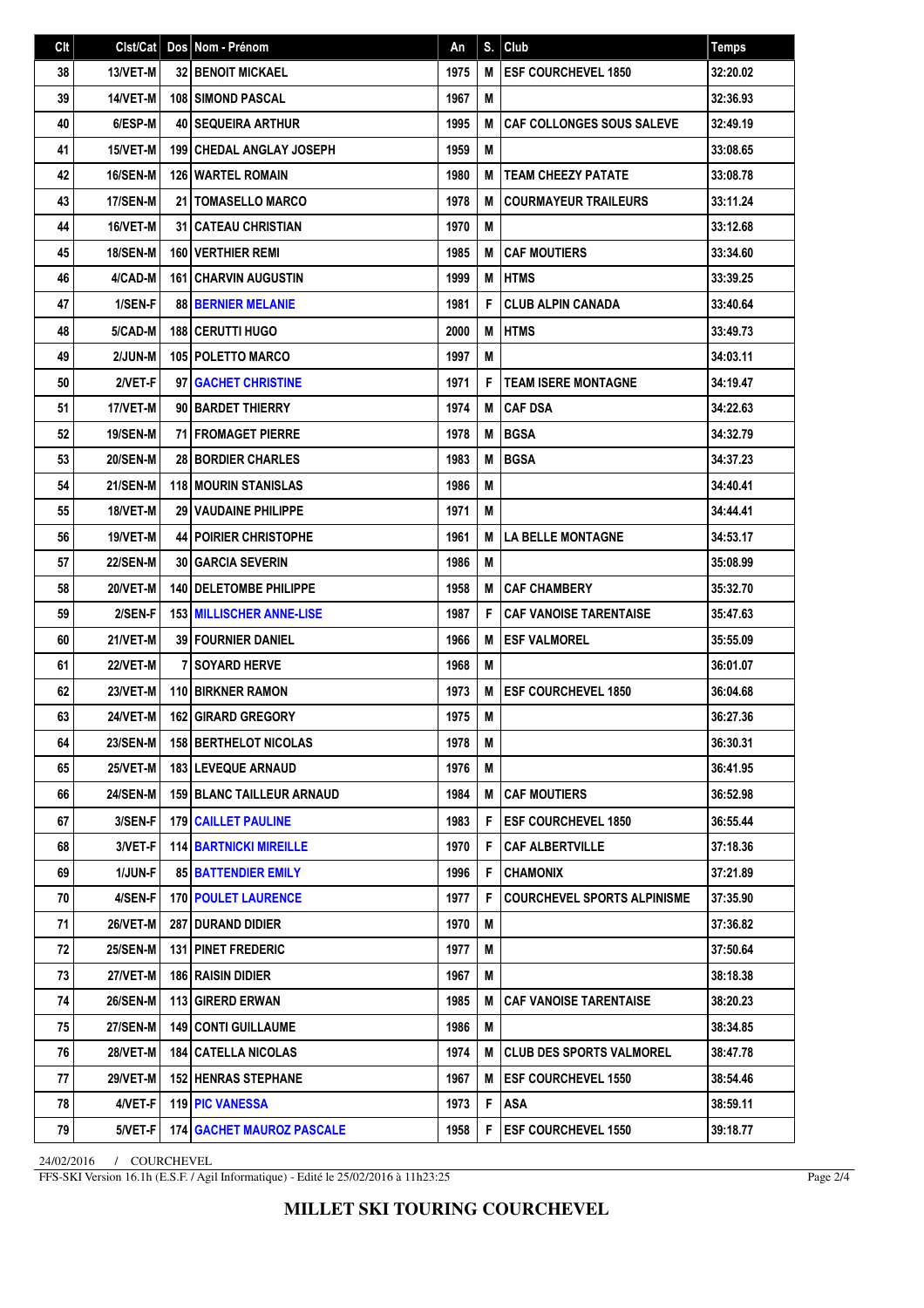| Clt | Clst/Cat        | Dos Nom - Prénom                          | An   | S. | $ $ Club                           | <b>Temps</b> |
|-----|-----------------|-------------------------------------------|------|----|------------------------------------|--------------|
| 80  | 30/VET-M        | <b>150   PLANCHE JEAN CHRISTOPHE</b>      | 1966 | M  |                                    | 39:52.60     |
| 81  | 31/VET-M        | <b>115 DE THIERSANT PASCAL</b>            | 1962 | M  | <b>FFME</b>                        | 40:00.44     |
| 82  | 1/SVET-M        | <b>142 JANNI ROBERT</b>                   | 1953 | M  | <b>ESF COURCHEVEL 1550</b>         | 40:06.76     |
| 83  | <b>28/SEN-M</b> | 237 GARNIER ROBIN                         | 1990 | M  | <b>COURCHEVEL SPORTS ALPINISME</b> | 41:23.32     |
| 84  | <b>29/SEN-M</b> | <b>147 FALK JOSE LUIS</b>                 | 1987 | M  |                                    | 41:43.03     |
| 85  | 30/SEN-M        | <b>123 TROSSAT VALERIAN</b>               | 1982 | M  |                                    | 41:51.13     |
| 86  | 6/CAD-M         | <b>208 POULET MARIUS</b>                  | 1999 | M  |                                    | 42:01.18     |
| 87  | 32/VET-M        | 295 MUGNIER PHILIPPE                      | 1959 | М  | <b>ESF COURCHEVEL 1850</b>         | 42:27.47     |
| 88  | 33/VET-M        | <b>280 IDUSSAULT PATRICK</b>              | 1960 | M  |                                    | 42:53.31     |
| 89  | 34/VET-M        | <b>106 DURAND TERRASSON ROLAND CLAUDE</b> | 1960 | M  | <b>COURCHEVEL SPORTS ALPINISME</b> | 42:57.71     |
| 90  | 31/SEN-M        | <b>272 BERTRAND MARTIN</b>                | 1991 | M  |                                    | 43:16.29     |
| 91  | 2/SVET-M        | 281 BLANC YVES                            | 1954 | M  | <b>ESF COURCHEVEL 1650</b>         | 44:41.54     |
| 92  | 35/VET-M        | 211 CARRIEU FLAVIEN                       | 1969 | М  | <b>ESF COURCHEVEL 1550</b>         | 45:46.89     |
| 93  | 1/ESP-F         | <b>157 THEVENET MARIE</b>                 | 1993 | F  |                                    | 45:59.61     |
| 94  | 6/VET-F         | <b>294 CUNY SEVERINE</b>                  | 1975 | F  | <b>SUD CORSE TRIATHLON</b>         | 46:03.08     |
| 95  | 7/VET-F         | <b>253 BERTRAND CHRISTINE</b>             | 1964 | F  |                                    | 46:52.00     |
| 96  | 5/SEN-F         | <b>299 LEMAIRE CLAIRE</b>                 | 1988 | F  | <b>CAF MOUTIERS</b>                | 47:19.82     |
| 97  | 32/SEN-M        | 256 MAY BERTRAND                          | 1981 | M  | <b>CAF MAURIENNE</b>               | 47:20.80     |
| 98  | 6/SEN-F         | <b>265 MOUSSELARD NADIA</b>               | 1985 | F  | <b>CAF VANOISE TARENTAISE</b>      | 47:25.97     |
| 99  | 7/SEN-F         | <b>277 FRANCHINO MIREILLE</b>             | 1979 | F  | <b>COURCHEVEL SPORTS ALPINISME</b> | 47:33.15     |
| 100 | 2/ESP-F         | <b>205 WHITTLE MARY</b>                   | 1994 | F  |                                    | 48:30.59     |
| 101 | 36/VET-M        | <b>246 ROBERT LOIC</b>                    | 1971 | M  |                                    | 48:31.16     |
| 102 | 33/SEN-M        | <b>155 RUFFET ROMAIN</b>                  | 1981 | M  | <b>DYNASTAR</b>                    | 48:47.64     |
| 103 | 37/VET-M        | <b>250 VITALE CRISTIANO</b>               | 1970 | M  |                                    | 50:45.08     |
| 104 | 1/SVET-F        | <b>223 FACHE MARTINE</b>                  | 1953 | F  |                                    | 50:56.78     |
| 105 | 38/VET-M        | 245 ALAUZEN MICHEL                        | 1960 | M  |                                    | 50:59.05     |
| 106 | 34/SEN-M        | 236 WHITTLE DAVID                         | 1992 | Μ  |                                    | 51:06.41     |
| 107 | 39/VET-M        | 257 BERTRAND LUC                          | 1960 | М  |                                    | 51:07.33     |
| 108 | 3/ESP-F         | 251 BALCER ANITA                          | 1993 | F  |                                    | 51:36.10     |
| 109 | 35/SEN-M        | 298 SAMSON JOSEPH                         | 1984 | M  |                                    | 53:41.72     |
| 110 | 8/VET-F         | 300 LANGEARD NATHALIE                     | 1969 | F  |                                    | 53:49.93     |
| 111 | 3/SVET-M        | 279 RASTELLO CHRISTIAN                    | 1956 | M  | <b>ESF MERIBEL</b>                 | 54:43.19     |
| 112 | <b>40/VET-M</b> | 282   POIRIER GILLES                      | 1973 | M  |                                    | 54:45.11     |
| 113 | 1/MIN-F         | 286 COGERINO AUDREY                       | 2002 | F  |                                    | 55:00.11     |
| 114 | 36/SEN-M        | <b>284 LANEYRIE RENAUD</b>                | 1981 | M  |                                    | 55:28.99     |
| 115 | 37/SEN-M        | 278 GOSSEINE PIERRE NICOLAS               | 1978 | M  |                                    | 55:42.63     |
| 116 | <b>38/SEN-M</b> | <b>276 TISSOT ROSSET MIKAEL</b>           | 1978 | M  |                                    | 55:50.61     |
| 117 | 4/SVET-M        | <b>296 LANEYRIE CHRISTIAN</b>             | 1954 | M  |                                    | 56:17.91     |
| 118 | 39/SEN-M        | 111 VEILLARD THOMAS                       | 1984 | M  |                                    | 56:23.85     |
| 119 | 41/VET-M        | <b>283 DE SACY PIERRE</b>                 | 1972 | M  |                                    | 57:29.06     |
| 120 | 8/SEN-F         | 167   COSTY SOPHIE                        | 1984 | F. |                                    | 1h01:45.81   |
| 121 | 42/VET-M        | <b>247 LASSUS RICHARD</b>                 | 1974 | M  |                                    | 1h02:58.41   |

24/02/2016 / COURCHEVEL

FFS-SKI Version 16.1h (E.S.F. / Agil Informatique) - Edité le 25/02/2016 à 11h23:25

Page 3/4

**MILLET SKI TOURING COURCHEVEL**